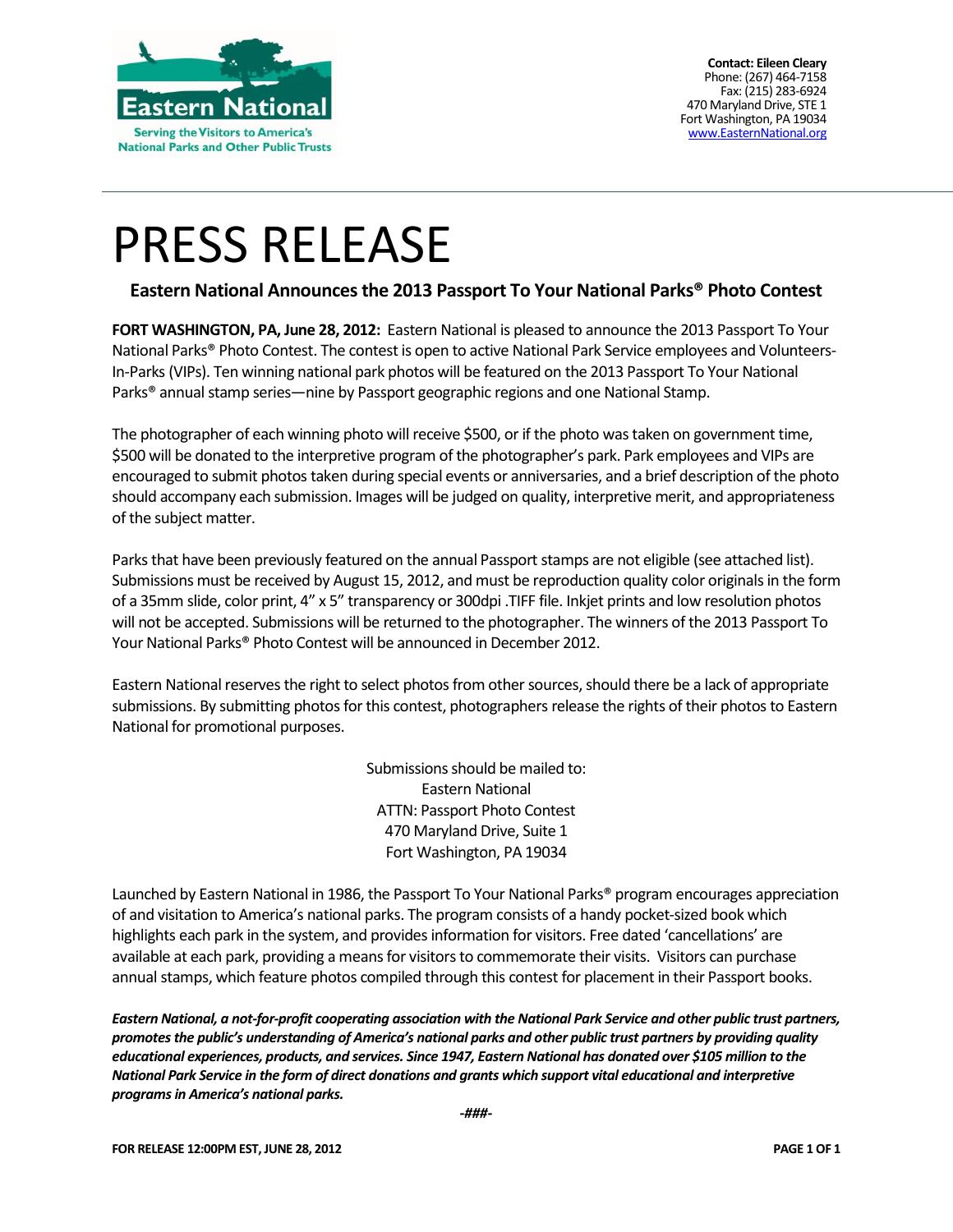#### Passport To Your National Parks® Stamp Set **Featured Parks by Alphabet** Updated 01-01-12

**Abraham Lincoln Birthplace NHP: 2009** National

**Acadia NP: 1987** North Atlantic **Adams NHP: 2011** North Atlantic **Agate Fossil Beds NM: 1995** Midwest **Allegheny Portage Railroad NHS: 1994** Mid-Atlantic

**Amistad NRA: 2007** Southwest **Andersonville NHS: 1995** Southeast **Andrew Johnson NHS: 2008** Southeast **Aniakchak NM & PRES: 2002** Pac NW & Alaska

**Antietam NB: 2005** Mid-Atlantic **Apostle Islands NL: 1989** Midwest **Appomattox Court House NHP: 1990** Mid-Atlantic

**Arches NP: 1989** Rocky Mountain **Arkansas Post N MEM: 1993** Southwest **Assateague Island NS: 1989** Mid-Atlantic

**Aztec Ruins NM: 2005** Southwest

**Badlands NP: 1999** Rocky Mountain **Bandelier NM: 1991** Southwest **Bent's Old Fort NHS: 2005** Rocky Mountain **Big Bend NP: 1986** Southwest **Big Hole NB: 1992** Rocky Mountain **Big South Fork NRRA: 2004** Southeast **Black Canyon of the Gunnison NP: 2012** Rocky Mountain **Blue Ridge PKWY: 1986** Southeast **Booker T. Washington NM: 2006** Mid-Atlantic **Boston African American NHS: 2005** North Atlantic **Boston NHP: 1993** North Atlantic **Bryce Canyon NP: 1988** Rocky Mountain **Buffalo NR: 2002** Southwest

**Cabrillo NM: 1992** Western **Canaveral NS: 2000** Southeast **Cane River Creole NHP: 2008** Southwest

**Canyon de Chelly NM: 1988** National **Canyonlands NP: 2001** Rocky Mountain **Cape Cod NS: 1986** North Atlantic **Cape Hatteras NS: 1988** National **Capitol Reef NP: 2010** Rocky Mountain **Carl Sandburg Home NHS: 1994** Southeast

**Carlsbad Caverns NP: 1995** Southwest **Castillo de San Marcos NM: 1992 Southeast Catoctin Mountain Park: 2007** Mid-Atlantic **Cedar Breaks NM: 2007** Rocky Mountain **Chaco Culture NHP: 2000** Southwest **Channel Islands NP: 2000** Western **Chesapeake and Ohio Canal NHP: 2008** Mid-Atlantic **Chickamauga & Chattanooga NMP: 1990** Southeast **Chiricahua NM: 2004** Western **City of Rocks N RES: 2003** Pac NW & Alaska **Clara Barton NHS: 2012** Mid-Atlantic **Colonial NHP: 1986** Mid-Atlantic **Colorado NM: 2004** Rocky Mountain **Congaree NP: 2009** Southeast **Constitution Gardens: 1987** National **Capital Coronado N MEM: 2002** Western **Crater Lake NP: 1989** Pac NW & Alaska **Craters of the Moon NM: 1990** Pac NW & Alaska **Cumberland Gap NHP: 2005** Southeast **Cumberland Island NS: 1999** Southeast **Curecanti NRA: 2000** Rocky Mountain **Cuyahoga Valley NP: 2000** Midwest **Death Valley NP: 1990** Western **Delaware Water Gap NRA: 1995** Mid-Atlantic

**Denali NP & PRES: 1987** Pac NW & Alaska **Devils Postpile NM: 2011** Western **Devils Tower NM: 1987** Rocky **Mountain Dinosaur NM: 2010** National **District of Columbia War Memorial: 2009** National Capital **Dry Tortugas NP: 1997** Southeast

**Ebey's Landing NH RES: 2007** Pac NW & Alaska **Edison NHS: 1992** Mid-Atlantic **Effigy Mounds NM: 1996** Midwest **Ellis Island: 1990** North Atlantic **El Malpais NM: 2012** Southwest **El Morro NM: 1996** Southwest

**Everglades NP: 1997** National

**Federal Hall N MEM: 1989** North Atlantic **Fire Island NS: 1999** North Atlantic **Florissant Fossil Beds NM: 1994** Rocky Mountain **Ford's Theatre NHS: 1993** National Capital **Fort Bowie NHS: 2012** Western **Fort Clatsop N MEM: 1992** Pac NW & Alaska **Fort Davis NHS: 2011** Southwest **Fort Donelson NB: 2003** Southeast **Fort Frederica NM: 2011** Southeast **Fort Laramie NHS: 2009** Rocky **Mountain Fort Larned NHS: 2004** Midwest **Fort Matanzas NM: 2010** Southeast **Fort McHenry NM & HS: 1993** Mid-Atlantic **Fort Necessity NB: 2004** Mid-Atlantic **Fort Point NHS: 1995** Western **Fort Pulaski NM: 2007** Southeast **Fort Scott NHS: 1992** Midwest **Fort Smith NHS: 2001** Southwest **Fort Stanwix NM: 2010** North Atlantic **Fort Sumter NM: 1998** Southeast; **2011** National **Fort Union NM: 2004** Southwest **Fort Union Trading Post NHS: 1991** Rocky Mountain **Fort Vancouver NHS: 1999** Pac NW & Alaska **Fort Washington Park: 1999** National Capital **Franklin Delano Roosevelt MEM: 1998** National Capital **Frederick Douglass NHS: 1992** National Capital **Frederick Law Olmsted NHS: 2004** North Atlantic **Fredericksburg and Spotsylvania NMP: 2002** Mid-Atlantic **Gates of the Arctic NP & PRES: 2006**

Pac NW & Alaska **Gateway NRA: 2009** North Atlantic **General Grant N MEM: 1997** North Atlantic **George Mason MEM: 2007** National Capital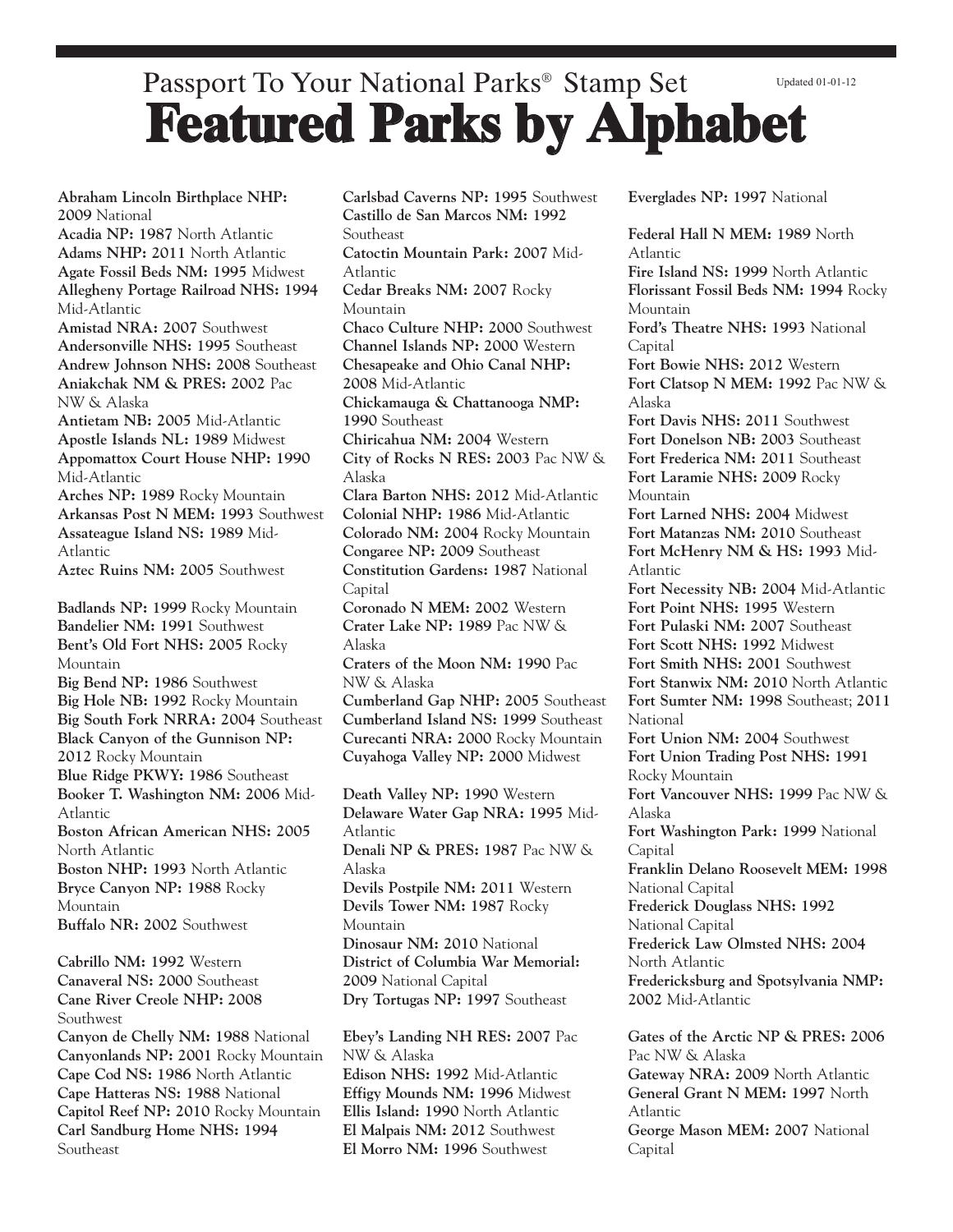**George Washington Birthplace NM: 2010** Mid-Atlantic **George Washington Memorial Parkway—Great Falls Park: 2005 National Gettysburg NMP: 1988** Mid-Atlantic **Gila Cliff Dwellings NM: 2003** Southwest **Glacier Bay NP & PRES: 2000** Pac NW & Alaska **Glacier NP: 1988/95** National **Glen Canyon NRA: 2002** National **Golden Spike NHS: 1994** National **Grand Canyon NP: 1988** Western **Grand Portage NM: 2002** Midwest **Grand Teton NP: 1993** National **Grant-Kohrs Ranch NHS: 2006** Rocky Mountain **Great Basin NP: 1989** Western **Great Sand Dunes NP & PRES: 2002** Rocky Mountain **Great Smoky Mountains NP: 1989** Southeast **Guadalupe Mountains NP: 1997** Southwest **Gulf Islands NS: 1996** Southeast **Haleakala NP: 2009** Western **Hamilton Grange N MEM: 2012** North Atlantic **Harpers Ferry NHP: 1999** Mid-Atlantic **Harry S Truman NHS: 1994** Midwest **Hawaii Volcanoes NP: 1987** Western **Herbert Hoover NHS: 1999** Midwest **Homestead NM of America: 2007** Midwest **Hopewell Culture NHP: 1998** Midwest **Hopewell Furnace NHS: 1987** Mid-Atlantic **Hot Springs NP: 1989** Southwest **Hovenweep NM: 1993** Rocky Mountain **Independence NHP: 1987** National **Indiana Dunes NL: 1991** Midwest **Isle Royale NP: 2001** Midwest **Jean Lafitte NHP & PRES: 1999** Southwest **Jefferson MEM: 1989** National Capital **Jefferson National Expansion Memorial: 1986** Midwest **Jewel Cave NM: 2008** Rocky Mountain **John Day Fossil Beds NM: 1996** Pac NW & Alaska **John Ericsson MEM: 2012** National Capital **Joshua Tree NP: 1999** Western

**Kalaupapa NHP: 2007** National **Katmai NP & PRES: 1997** Pac NW & Alaska **Kenai Fjords NP: 1994** Pac NW & Alaska **Kenilworth Park and Aquatic Gardens: 2001** National Capital **Kings Canyon NP: 2010** Western **Klondike Gold Rush NHP**: **1991** Pac NW & Alaska **Korean War Veterans MEM: 1997** National Capital

**Lake Chelan NRA: 2008** Pac NW & Alaska **Lake Roosevelt NRA: 2004** Pac NW & Alaska **Lassen Volcanic NP: 2005** Western **Lewis and Clark NHP: 2010** Pac NW & Alaska **Liberty Bell: 2001** National **Lincoln Boyhood N MEM: 2009** Midwest **Lincoln Home NHS: 1987** Midwest **Lincoln Memorial: 1988** National; **1995** National Capital **Little Bighorn Battlefield NM: 1996** Rocky Mountain **Lowell NHP: 1991** North Atlantic **Lyndon B. Johnson NHP: 1994** Southwest

**Mammoth Cave NP: 1991** Southeast **Manassas NBP: 2000** Mid-Atlantic **Manzanar NHS: 2003** Western **Martin Van Buren NHS: 1994** North Atlantic **Mary McLeod Bethune Council House NHS: 2003** National Capital **Meridian Hill Park: 2008** National Capital **Mesa Verde NP: 1996** National **Minute Man NHP: 2000** National **Mojave N PRES: 2007** Western **Montezuma Castle NM: 2001** Western **Moores Creek NB: 2001** Southeast **Morristown NHP: 2003** Mid-Atlantic **Mount Rainier NP: 1986** Pac NW & Alaska **Mount Rainier NP: 1999** National **Mount Rushmore N MEM: 1986** Rocky Mountain **Muir Woods NM: 1991** National

**Natchez NHP: 2012** Southeast **Natchez Trace PKWY: 1988** Southeast **National Mall: 2000** National Capital **National Park of American Samoa: 1996** Western **Natural Bridges NM: 1998** Rocky **Mountain Navajo NM: 2004** National

**New Bedford Whaling NHP: 2006** North Atlantic **New River Gorge NR: 1997** Mid-Atlantic **Niobrara NSR: 2011** Midwest **Noatak N PRES: 2012** Pac NW & Alaska **North Cascades NP: 1993** Pac NW & Alaska

**Obed WSR: 2006** Southeast **Olympic NP: 1988** Pac NW & Alaska **Oregon Caves NM: 2009** Pac NW & Alaska **Organ Pipe Cactus NM: 1994** Western **Oxon Cove Park: 1996** National Capital **Ozark NSR: 2008** Midwest

**Padre Island NS: 2009** Southwest **Pea Ridge NMP: 2006** Southwest **Pecos NHP: 1990** Southwest **Pennsylvania Avenue NHS: 2004** National Capital **Perry's Victory and International Peace MEM: 2010** Midwest **Petersburg NB: 2001** Mid-Atlantic **Petrified Forest NP: 2006** National **Petroglyph NM: 1998** Southwest **Pictured Rocks NL: 1988** Midwest **Pinnacles NM: 2008** National **Pipestone NM: 2012** Midwest **Piscataway Park: 2010** National Capital **Point Reyes NS: 1998** Western **Prince William Forest Park: 2011** Mid-Atlantic **Pu'uhonua o Honaunau NHP: 1997** Western

**Rainbow Bridge NM: 1995** Rocky Mountain **Redwood NP: 1993** Western **Richmond NBP: 2009** Mid-Atlantic **Rock Creek Park: 1990** National Capital **Rocky Mountain NP: 1990** Rocky Mountain **Roger Williams N MEM: 1992** North Atlantic **Ross Lake NRA: 2011** Pac NW & Alaska **Sagamore Hill NHS: 1998** North Atlantic **Saguaro NP: 2003** National **Saint Croix NSR: 1993** Midwest **Saint-Gaudens NHS: 1995** North

Atlantic **Salem Maritime NHS: 1988** North Atlantic **Salinas Pueblo Missions NM: 1992**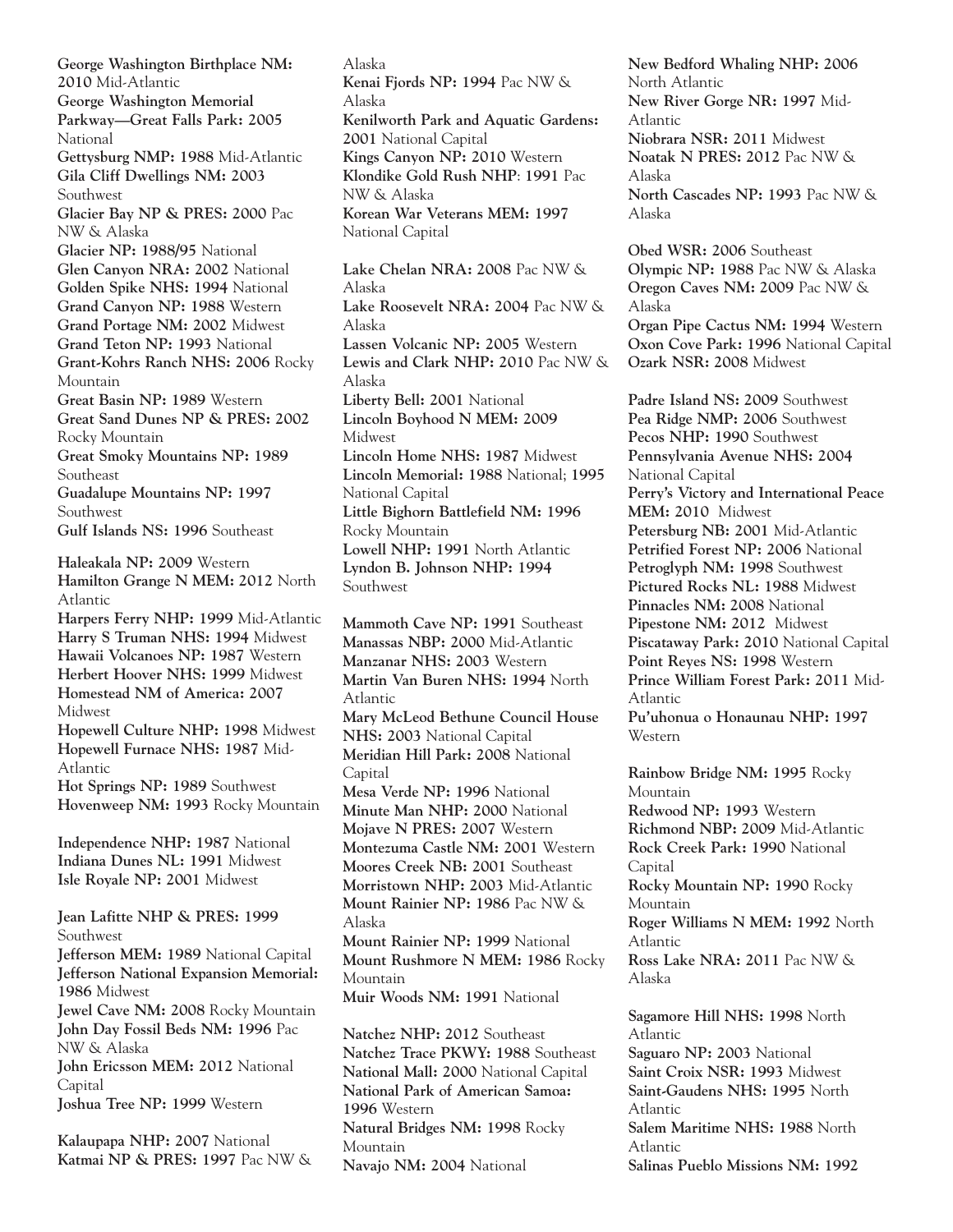Southwest **San Antonio Missions NHP: 1988** Southwest **San Juan Island NHP: 2001** Pac NW & Alaska **San Juan NHS: 1992** National **Saratoga NHP: 2002** North Atlantic **Saugus Iron Works NHS: 1996** North Atlantic **Scotts Bluff NM: 1997** Midwest **Sequoia NP: 1990** National **Shenandoah NP: 1996** Mid-Atlantic **Shiloh NMP: 2012** National **Sitka NHP: 1998** Pac NW & Alaska **Sleeping Bear Dunes NL: 1990** Midwest **Springfield Armory NHS: 2007** North Atlantic **Statue of Liberty NM: 1986** National **Stones River NB: 2002** Southeast

**Tallgrass Prairie N PRES: 2006** Midwest **Theodore Roosevelt Birthplace NHS: 2008** North Atlantic **Theodore Roosevelt Inaugural NHS: 2001** North Atlantic **Theodore Roosevelt Island: 2002** National Capital **Theodore Roosevelt NP: 2011** Rocky Mountain **Tonto NM: 2006** Western **Tumacácori NHP: 2008** Western

**Ulysses S. Grant MEM: 2011** National Capital **Upper Delaware SRR: 1998** Mid-Atlantic **USS** *Arizona* **Memorial: 1991** Western

**Valley Forge NHP: 1991** Mid-Atlantic **Vanderbilt Mansion NHS: 2003** North Atlantic **Vicksburg NMP: 1987** Southeast **Vietnam Veterans Memorial: 1986/94** National Capital **Voyageurs NP: 2003** Midwest

**Washington Monument: 1991** National **Capital Washita Battlefield NHS: 2010** Southwest **Weir Farm NHS: 2000** North Atlantic **West Potomac Park—National Mall: 2006** National Capital **White House: 1988** National Capital **White Sands NM: 1987** Southwest **Whitman Mission NHS: 2005** Pac NW & Alaska **Wilson's Creek NB: 2005** Midwest **Wind Cave NP: 2003** Rocky Mountain **Women's Rights NHP: 1998** National

**World War II Memorial: 2005** National **Capital Wrangell-St. Elias NP & PRES: 1995** Pac NW & Alaska **Wright Brothers N MEM: 1993** Southeast

**Yellowstone NP: 1988/89** National **Yosemite NP: 1986** Western

**Zion NP: 1997** Rocky Mountain